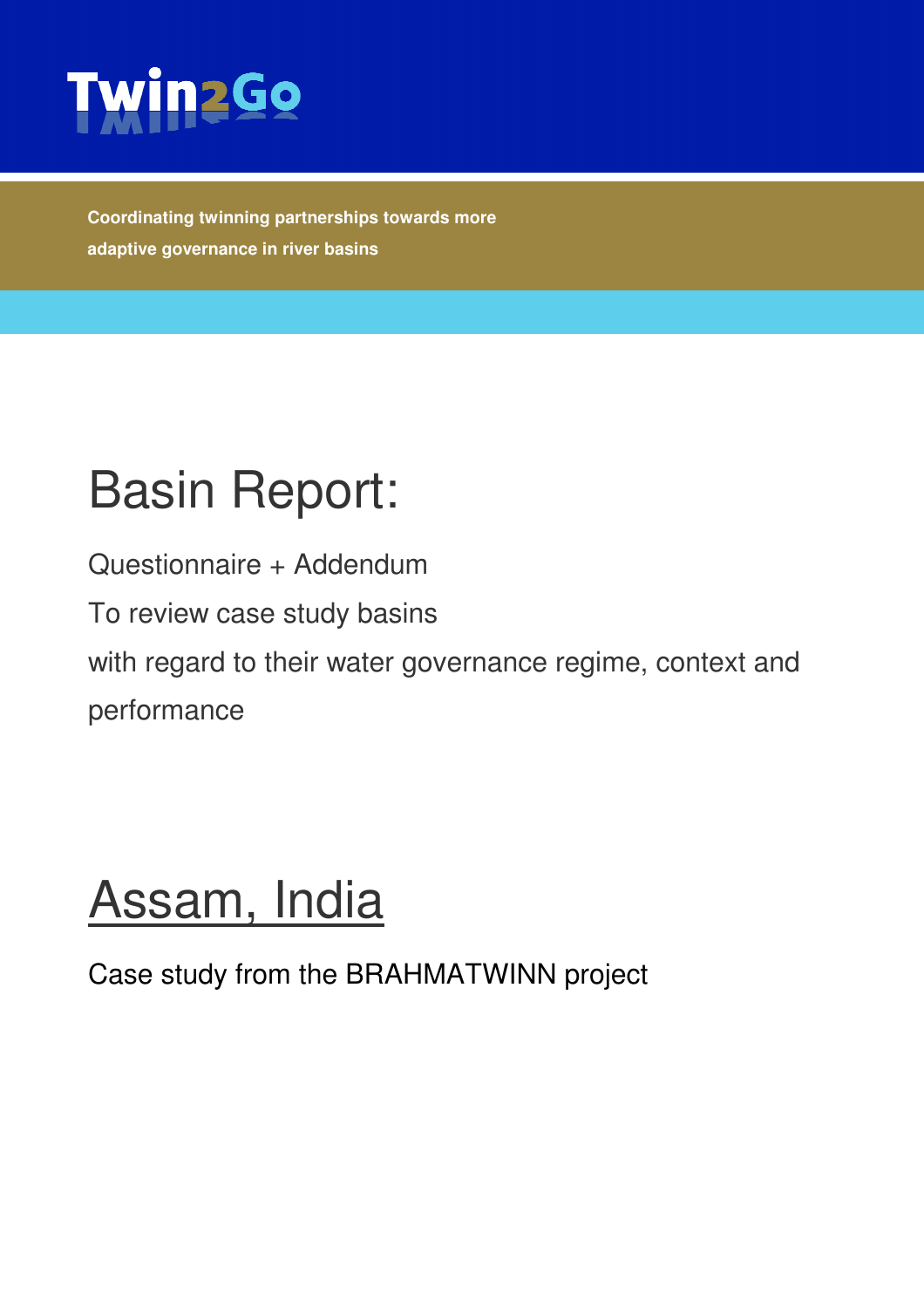

#### **About this questionnaire**

#### **1. Introduction**

This questionnaire was developed within the consortium of the **Twin2Go** EC-project based on research case studies from numerous macro-scale river basins. The aim of the questionnaire is to investigate and document professional know-how about the process of implementing integrated water resources management (IWRM) in river basins studied in various EC-projects of the  $6<sup>th</sup>$  EC Framework Program (FP6), a worldwide perspective with respect to impacts of climate change.

The Upper Brahmaputra River Basin (UBRB) was one of the twinning basins in the **BRAHMATWINN** EC-project has been identified as a representative case study for further investigation in the Himalaya mountain region and became part of the **Twin2Go** EC-project. The results achieved by discussing and filling in this questionnaire therefore are not only of regional relevance but will also contribute to better understand the challenges and constraints for implementing IWRM as defined by the GWP in a global perspective.

The **Twin2Go** questionnaire is based on the case study results provided by the BRAHMATWINN EC-project and complement them with information about the basins' water governance regime, its context and performance. An explanation of the indicators, the scoring system applied and potential data sources is provided in the guidance document associated with the questionnaire.

#### **2. Objectives**

The objectives of the questionnaire are threefold:

- (i) To provide a comprehensive professional expert assessment of the status of IWRM implementation by local actors (LA) in the UBRB.
- (ii) To quantify the **Twin2Go** indicators related to issues of the basins' water governance regime, its context and performance and to specify the reasons identified by the LA for the applied indicator scoring.
- (iii) Evaluate the usefulness of the indicators identified by **Twin2Go** and specify complement ones that add to the basin assessment both in a regional and generic perspective.

#### **3. How to fill in the questionnaire**

The questionnaire has been worked out during a two day workshop that took place between June  $3<sup>rd</sup>$ and 4<sup>th</sup>, 2010 in Guwahati, Assam, NE-India by invited professional experts. The process of filling in the questionnaire was a group effort and at the end of the workshop we had final questionnaires filled in jointly by the national experts groups from Nepal, Bhutan and NE-India.

Filling of the indicator table followed the following procedure:

- (i) Each participant of the workshop should read through the indicator description of the guiding document carefully and understand their meaning for the IWRM implementation assessment. This will provide sufficient information about the indicator meaning and will support the respective national group efforts to complete the questionnaire during the workshop.
- (ii) Assign a score to each of the indicators as described in the guiding document, i.e. "B". In the case of numerical indicators like indices, you should add the numerical value in brackets after the score, e.g. "B (0.178)" or "C (12,534)".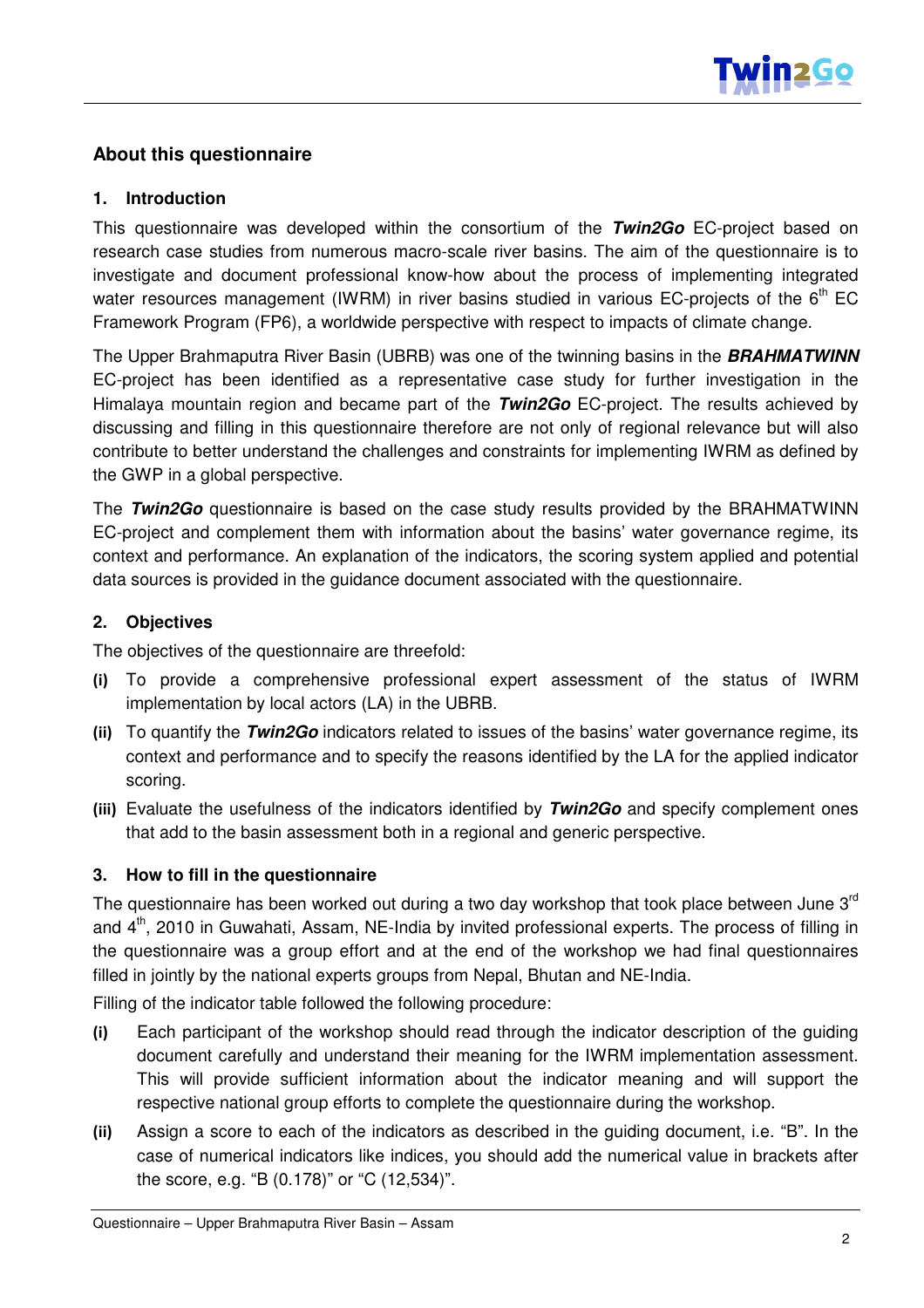

- (iii) The reasons for the scoring have to be explained in brief in the column "comments" and should be both comprehensive and descriptive for evaluation purposes. This column can also be used to specify if the given scoring was controversially discussed, to document data sources required or missing or to add further information that you find relevant for a better understanding of the topic addressed.
- (iv) Based on the preliminary synthesis results and discussion during the Twin2Go synthesis workshop (Stockholm, 01-02/09/10) an addendum was made with some additional parameters. This addendum has been filled by the same experts.

**The resulting data will be post-processed and added to the Twin2Go database. Should you feel these scores do not reflect the situation of the basin accurately, or want to contest any of the information included, you may contact the project organisers.** 

**Contact information as well as additional information regarding the project and the results can be found on** 

**www.twin2go.eu.** 

**Names of participating experts have been removed for confidentiality purposes.**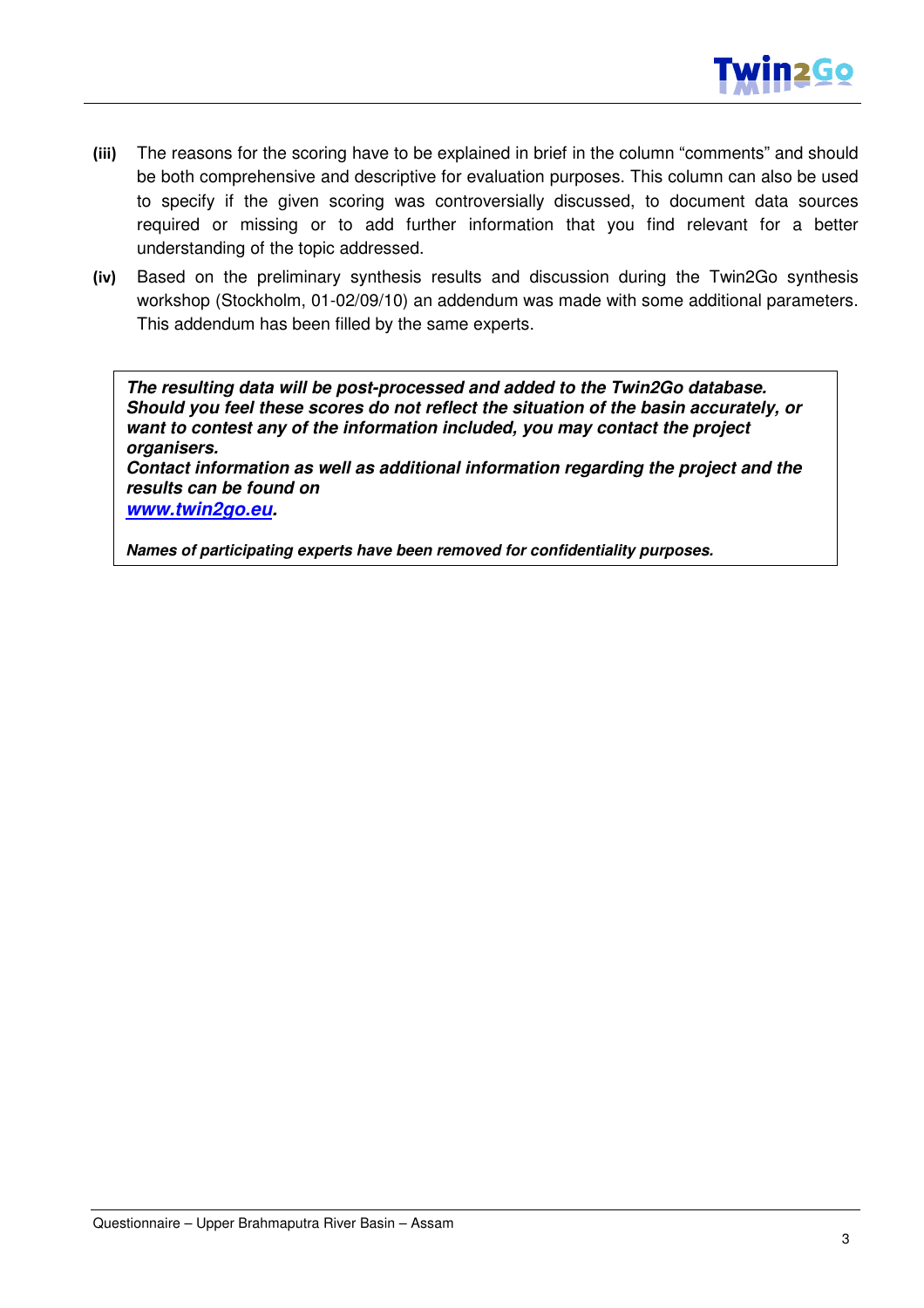

#### **Table of Contents**

| a) Water policy, institutional & legal framework (formal and informal)                                                                        | 5 |
|-----------------------------------------------------------------------------------------------------------------------------------------------|---|
| b) Formalisation of IWRM principles & Millennium Development Goals                                                                            | 7 |
| c) Decision making regarding uncertainties                                                                                                    | 8 |
| II) Actor networks with emphasis on the role and interactions of state and non-state actors and<br>a) Cooperation and coordination structures | 8 |
| b) Information sharing via formal rules, dependency relationships etc.                                                                        | 9 |
| III) Multi-level interactions across administrative boundaries and vertical integration across levels and<br>a) Centralisation                | 9 |
|                                                                                                                                               |   |
| II) Good Governance Principles at the national level - legal basis at the national level 12                                                   |   |
|                                                                                                                                               |   |
|                                                                                                                                               |   |
|                                                                                                                                               |   |
|                                                                                                                                               |   |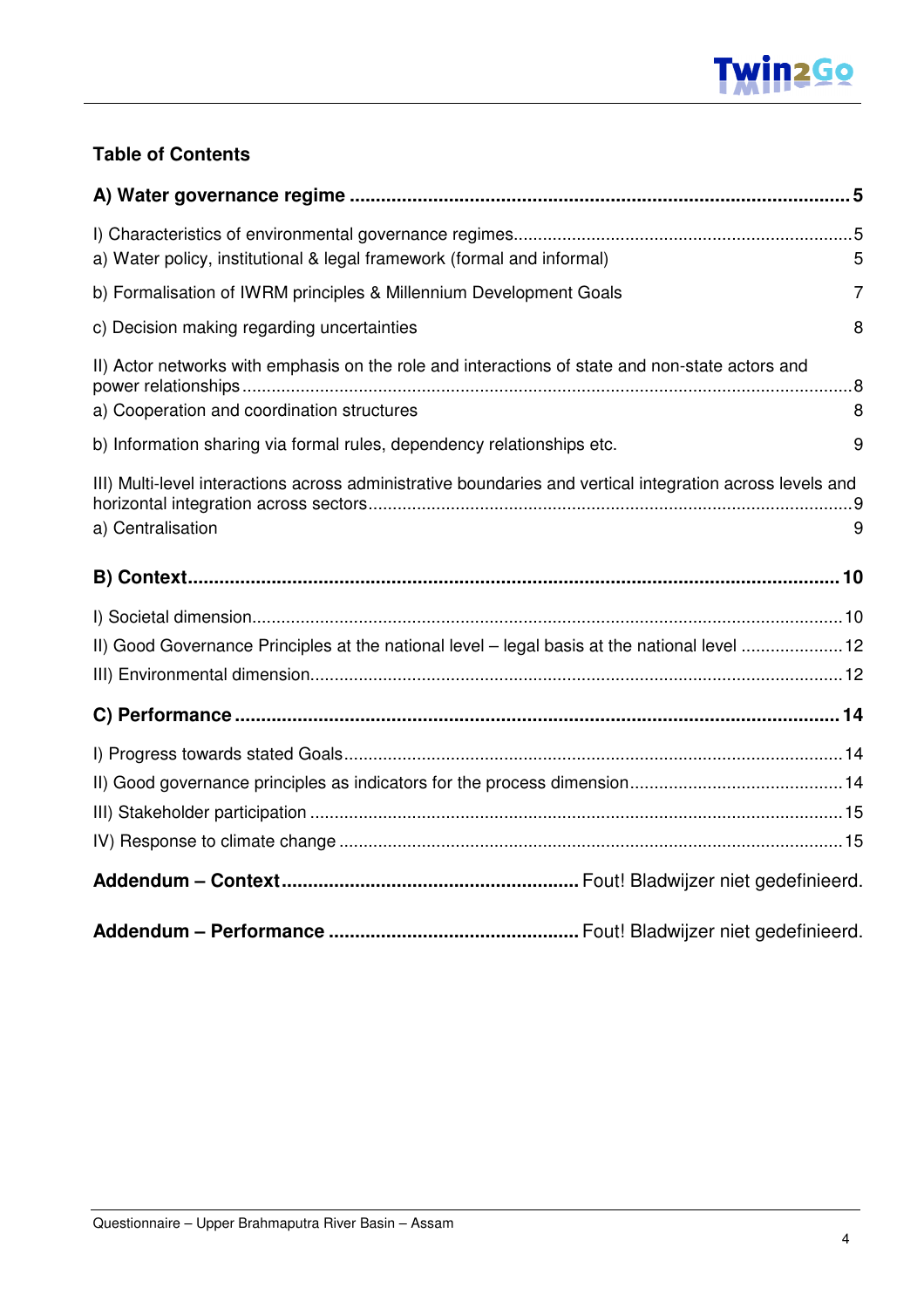

## **A) Water governance regime**

| No. | <b>Indicator</b>                                                                                      | <b>Score</b>   | <b>Comments</b>                                                                                                                                                                                                                                                                                                                                                                                                                                                                                                                                                                                                                                                                                                                                                                                                                                                                        |
|-----|-------------------------------------------------------------------------------------------------------|----------------|----------------------------------------------------------------------------------------------------------------------------------------------------------------------------------------------------------------------------------------------------------------------------------------------------------------------------------------------------------------------------------------------------------------------------------------------------------------------------------------------------------------------------------------------------------------------------------------------------------------------------------------------------------------------------------------------------------------------------------------------------------------------------------------------------------------------------------------------------------------------------------------|
|     | I) Characteristics of environmental governance regimes                                                |                |                                                                                                                                                                                                                                                                                                                                                                                                                                                                                                                                                                                                                                                                                                                                                                                                                                                                                        |
|     | a) Water policy, institutional & legal framework (formal and informal)                                |                |                                                                                                                                                                                                                                                                                                                                                                                                                                                                                                                                                                                                                                                                                                                                                                                                                                                                                        |
|     |                                                                                                       |                | National Water Policy since 2002 (implemented for less than 10 years)                                                                                                                                                                                                                                                                                                                                                                                                                                                                                                                                                                                                                                                                                                                                                                                                                  |
| 1.  | <b>Domestic water legislation</b><br>(laws, by-laws, etc.) in place?                                  | B              | India is the pioneering nation in South Asia to adopt first National Water Policy in 1987. It was revised in 2002 (improved<br>institutional framework to improve performance with reformulation). This document contains many references to water use<br>efficiency and integrated watershed development but no reference to climate change and adaptation (Mirza 2007).<br>· Legislature: National Water Policy, The Environmental Protection Act, The River Boards Act, The Inter-State Water<br>Disputes Act.<br>• Regulatory Agencies: Ministry of Water Resources, National Water Resources Council, National Water Board, River<br>Boards; Furthermore the main acts under which India's water is governed are: 1) The Environmental Protection Act (1986)<br>2) The River Boards Act (1956) 3) The Inter-State Water Disputes Act (1956); India does not have any separate and |
|     | <b>Domestic Water Law: Public</b>                                                                     |                | exclusive water law<br>Domestic water legislation is awaited.                                                                                                                                                                                                                                                                                                                                                                                                                                                                                                                                                                                                                                                                                                                                                                                                                          |
| 2.  | character of water and legal<br>status of water use rights                                            | Е              | Policy was drafted and is under consideration.                                                                                                                                                                                                                                                                                                                                                                                                                                                                                                                                                                                                                                                                                                                                                                                                                                         |
| 3.  | <b>Domestic Water Law: Explicit</b><br>recognition of traditional and<br>indigenous water uses        | С              |                                                                                                                                                                                                                                                                                                                                                                                                                                                                                                                                                                                                                                                                                                                                                                                                                                                                                        |
| 4.  | <b>Domestic Water Law: On flow</b><br>availability, third party rights<br>and ecological requirements | E              | Since no domestic water law is in force yet score is not possible.                                                                                                                                                                                                                                                                                                                                                                                                                                                                                                                                                                                                                                                                                                                                                                                                                     |
| 5.  | Integration of domestic water<br>legislation                                                          | $\overline{C}$ |                                                                                                                                                                                                                                                                                                                                                                                                                                                                                                                                                                                                                                                                                                                                                                                                                                                                                        |
| 6.  | <b>Multilevel structure of domestic</b><br>water legislation and<br>subsidiarity                      | A              |                                                                                                                                                                                                                                                                                                                                                                                                                                                                                                                                                                                                                                                                                                                                                                                                                                                                                        |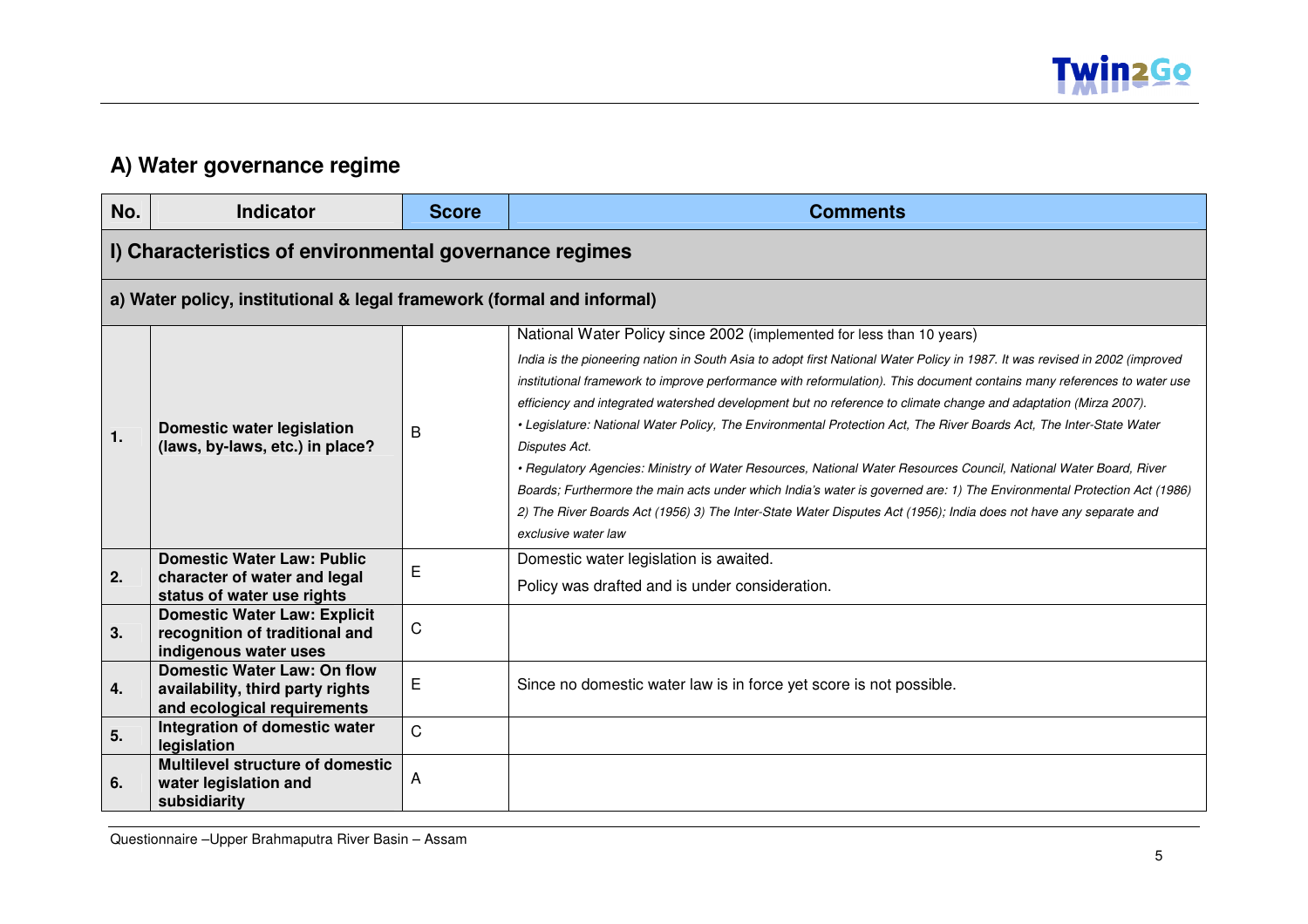

| No. | <b>Indicator</b>                                                                                                           | <b>Score</b> | <b>Comments</b>                                                                   |
|-----|----------------------------------------------------------------------------------------------------------------------------|--------------|-----------------------------------------------------------------------------------|
| 7.  | <b>Existence of formal domestic</b><br>administrative structure for<br>water governance                                    | B            | APEX authority for water authorities is not in place.                             |
| 8.  | National basin organisation or<br>comparable arrangement                                                                   | D            | No appropriate mechanism for defining the national part of the basin is in place. |
| 9.  | <b>Formalised transboundary</b><br>coordination organisation                                                               | D            | There is imperative need to force transboundary cooperation.                      |
| 10. | <b>Formal institution (legislation)</b><br>that prescribes the basin<br>management principle                               | D            | Formal institution is under consideration                                         |
| 11. | Water (basin) strategies,<br>programmes and plans                                                                          | $\mathsf{C}$ | Draft is prepared and under consideration under government level.                 |
| 12. | <b>Financing mechanisms:</b><br>Degree of investment from<br>private sector/ public/ other<br>sources (e.g. international) | B            | about 90% from government source                                                  |
| 13. | <b>Economic instruments</b><br>Is water for irrigation priced?                                                             | B            | Charge is in place but to low.                                                    |
| 14. | <b>Economic instruments</b><br>Is water for households priced<br>in urban areas?                                           | B            | Prices are to low                                                                 |
| 15. | <b>Economic instruments</b><br>Is water for industry priced?                                                               | B            | Price to low                                                                      |
| 16. | Tradable permits related to<br>water abstraction/use                                                                       | $\mathsf{C}$ |                                                                                   |
| 17. | Polluter pays principle (related<br>to water)                                                                              | B            |                                                                                   |
| 18. | <b>Environmental subsidies</b><br>(related to water)                                                                       | $\mathsf C$  |                                                                                   |
| 19. | <b>Payment for ecosystem</b><br>services (related to water)                                                                | $\mathsf C$  |                                                                                   |
| 20. | Tradable permits (related to<br>water quality, maximum,<br>allowable loads etc.)                                           | C            |                                                                                   |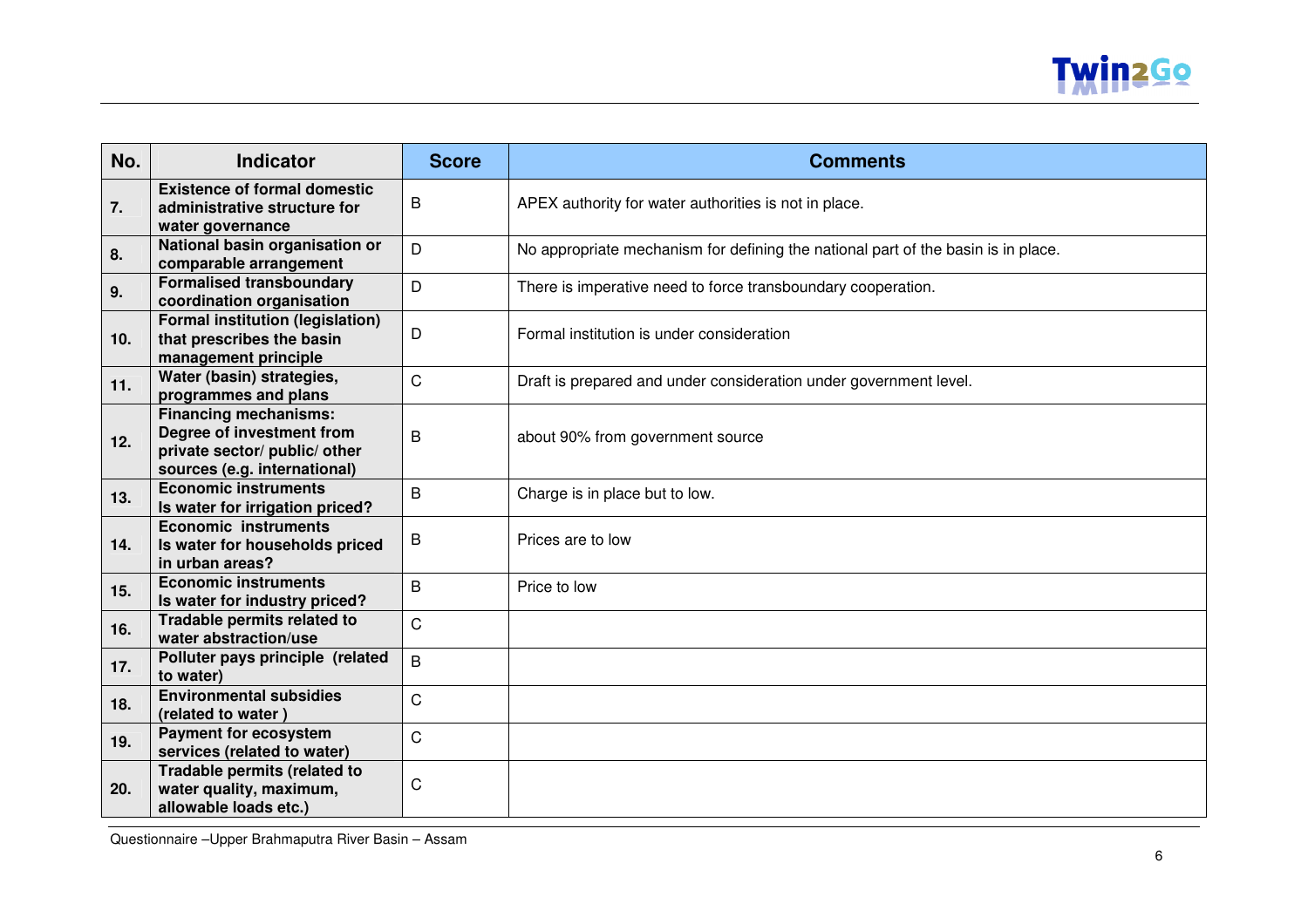

| No.  | <b>Indicator</b>                                                                    | <b>Score</b> | <b>Comments</b>                                                                                                                                                                                                                                                                                                                                                                                                                               |
|------|-------------------------------------------------------------------------------------|--------------|-----------------------------------------------------------------------------------------------------------------------------------------------------------------------------------------------------------------------------------------------------------------------------------------------------------------------------------------------------------------------------------------------------------------------------------------------|
|      | Environmental tax (related to                                                       | C            | While there are no genuine Pigouvian taxes in India at present, there is considerable potential for introducing them                                                                                                                                                                                                                                                                                                                          |
| 21.  | water)                                                                              |              | particularly for industrial pollution (water and air), as well as transport-related pollution (Shreekant 2008).                                                                                                                                                                                                                                                                                                                               |
| 22.  | <b>Presence of substituting</b><br>informal institutions for<br>management of water | C            |                                                                                                                                                                                                                                                                                                                                                                                                                                               |
|      |                                                                                     |              | e.g. water user associations (WUAs) and stakeholder-based basin organizations-being more accessible and responsive-                                                                                                                                                                                                                                                                                                                           |
|      | <b>Presence of complementary</b>                                                    |              | could ensure accountability and dispute-resolution quickly; informal institutions remain largely independent of formal water                                                                                                                                                                                                                                                                                                                  |
| 23.  | informal institutions for water                                                     | C            | institutions and operate only at the periphery of the formal water sector, they can still provide very valuable insights for                                                                                                                                                                                                                                                                                                                  |
|      | management                                                                          |              | designing the kind of institutional mechanisms that are needed for filling the organizational vacuum existing at lower                                                                                                                                                                                                                                                                                                                        |
|      |                                                                                     |              | echelons of water management., working good on local level                                                                                                                                                                                                                                                                                                                                                                                    |
| 23.a | Case-specific indicator(s)                                                          |              | <b>Prioritisation of water user</b><br>(1) drinking water<br>(2) irrigation<br>(3) navigation<br>(4) industry<br>(5) hydropower<br>drinking water, irrigation, hydropower, ecology, agro-industries and non-agricultural industries,<br>navigation and other uses (National Water Policy 2002: §5).<br>Overexploitation of groundwater resource<br>Environmental water quality indicator and human pollution indicator<br>Integration of NGOs |
|      | b) Formalisation of IWRM principles & Millennium Development Goals                  |              |                                                                                                                                                                                                                                                                                                                                                                                                                                               |
| 24.  | <b>Formalised IWRM principles</b>                                                   | A            | Only in planning but missing legislation                                                                                                                                                                                                                                                                                                                                                                                                      |
| 25.  | State of implementation of<br><b>IWRM</b> principles                                | $\mathsf{C}$ |                                                                                                                                                                                                                                                                                                                                                                                                                                               |
| 26.  | <b>Capacity to implement IWRM</b>                                                   | C            |                                                                                                                                                                                                                                                                                                                                                                                                                                               |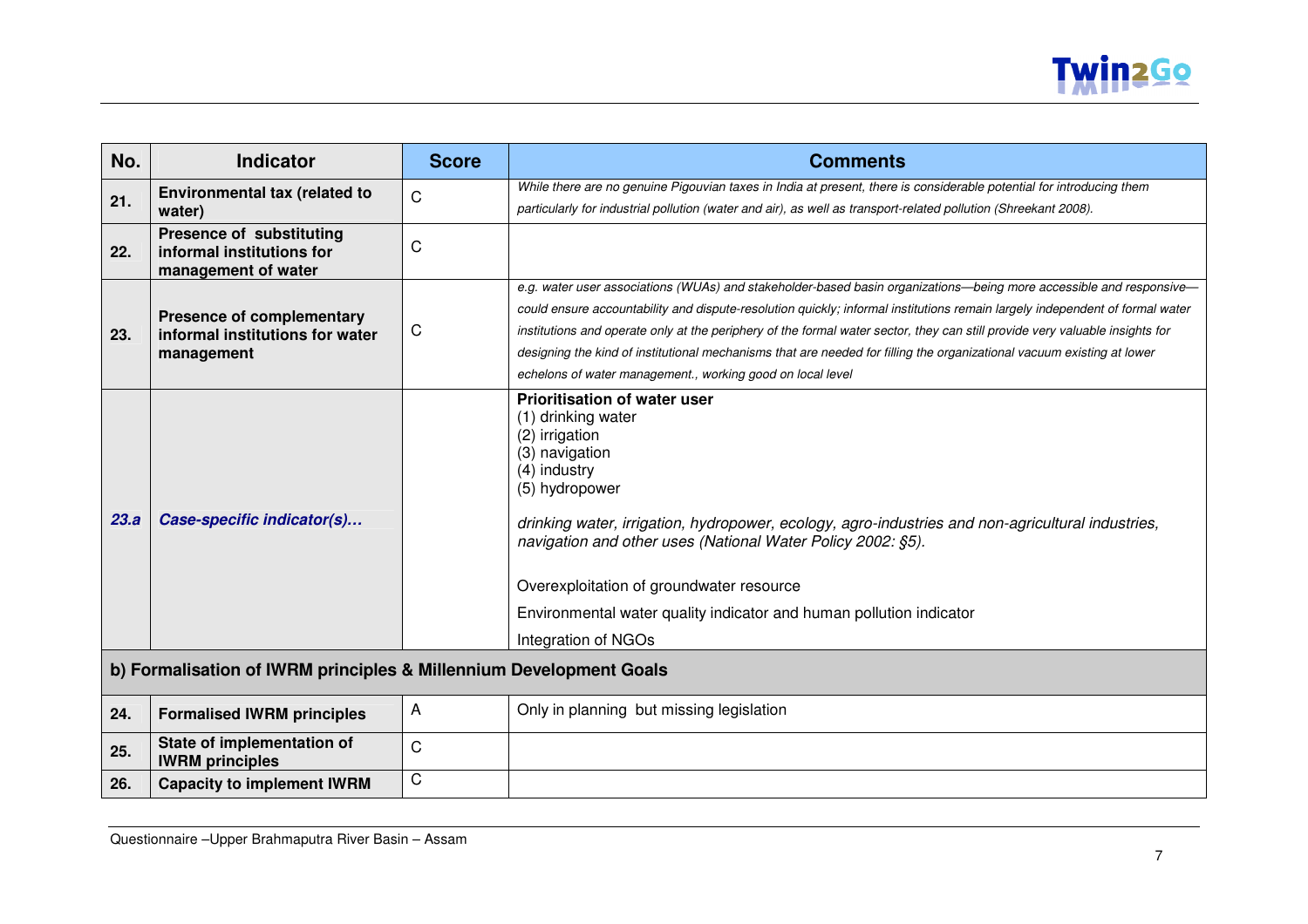

| No.                                                                                                                 | <b>Indicator</b>                                                                                   | <b>Score</b>   | <b>Comments</b>                                                                                                                                                                                                                                                                                                                                                                            |
|---------------------------------------------------------------------------------------------------------------------|----------------------------------------------------------------------------------------------------|----------------|--------------------------------------------------------------------------------------------------------------------------------------------------------------------------------------------------------------------------------------------------------------------------------------------------------------------------------------------------------------------------------------------|
| 27.                                                                                                                 | Is universal and non-<br>discriminatory access to safe<br>drinking water and sanitation a<br>goal? | A              |                                                                                                                                                                                                                                                                                                                                                                                            |
| 28.                                                                                                                 | Integration of wetlands in<br><b>IWRM and IRBM*</b>                                                | B              | APEX authority is in the process of implementation.<br>Assam government brought in a legislation to protect and conserve 4 water bodies near Guwahati. Guwahati Water-bodies<br>(Preservation and Conservation) Act 2008 intends to safe them from disappearing and proposes to ease the acute water-<br>logging and artificial floods (newspaper article), e.g Deepor beel as RAMSAR site |
| 28.a                                                                                                                | Case-specific indicator(s)                                                                         |                |                                                                                                                                                                                                                                                                                                                                                                                            |
|                                                                                                                     | c) Decision making regarding uncertainties                                                         |                |                                                                                                                                                                                                                                                                                                                                                                                            |
| 29.                                                                                                                 | <b>General practices for dealing</b><br>with uncertainties                                         | C              |                                                                                                                                                                                                                                                                                                                                                                                            |
| 30.                                                                                                                 | Dealing with uncertainties:<br><b>Reversible and flexible options</b>                              | $\mathsf{C}$   | Not relevant in the present context                                                                                                                                                                                                                                                                                                                                                        |
| 31.                                                                                                                 | Dealing with uncertainties:<br><b>Safety margins</b>                                               | $\mathsf{C}$   |                                                                                                                                                                                                                                                                                                                                                                                            |
| 32.                                                                                                                 | Are scenarios used for decision<br>making?                                                         | $\overline{C}$ |                                                                                                                                                                                                                                                                                                                                                                                            |
| 33.                                                                                                                 | <b>Climate risks: Climate</b><br>variability and change                                            | $\mathsf{C}$   |                                                                                                                                                                                                                                                                                                                                                                                            |
| 33.a                                                                                                                | Case-specific indicator(s)                                                                         |                |                                                                                                                                                                                                                                                                                                                                                                                            |
| II) Actor networks with emphasis on the role and interactions of state and non-state actors and power relationships |                                                                                                    |                |                                                                                                                                                                                                                                                                                                                                                                                            |
|                                                                                                                     | a) Cooperation and coordination structures                                                         |                |                                                                                                                                                                                                                                                                                                                                                                                            |
| 34.                                                                                                                 | <b>Vertical coordination</b><br>(governmental)                                                     | D              |                                                                                                                                                                                                                                                                                                                                                                                            |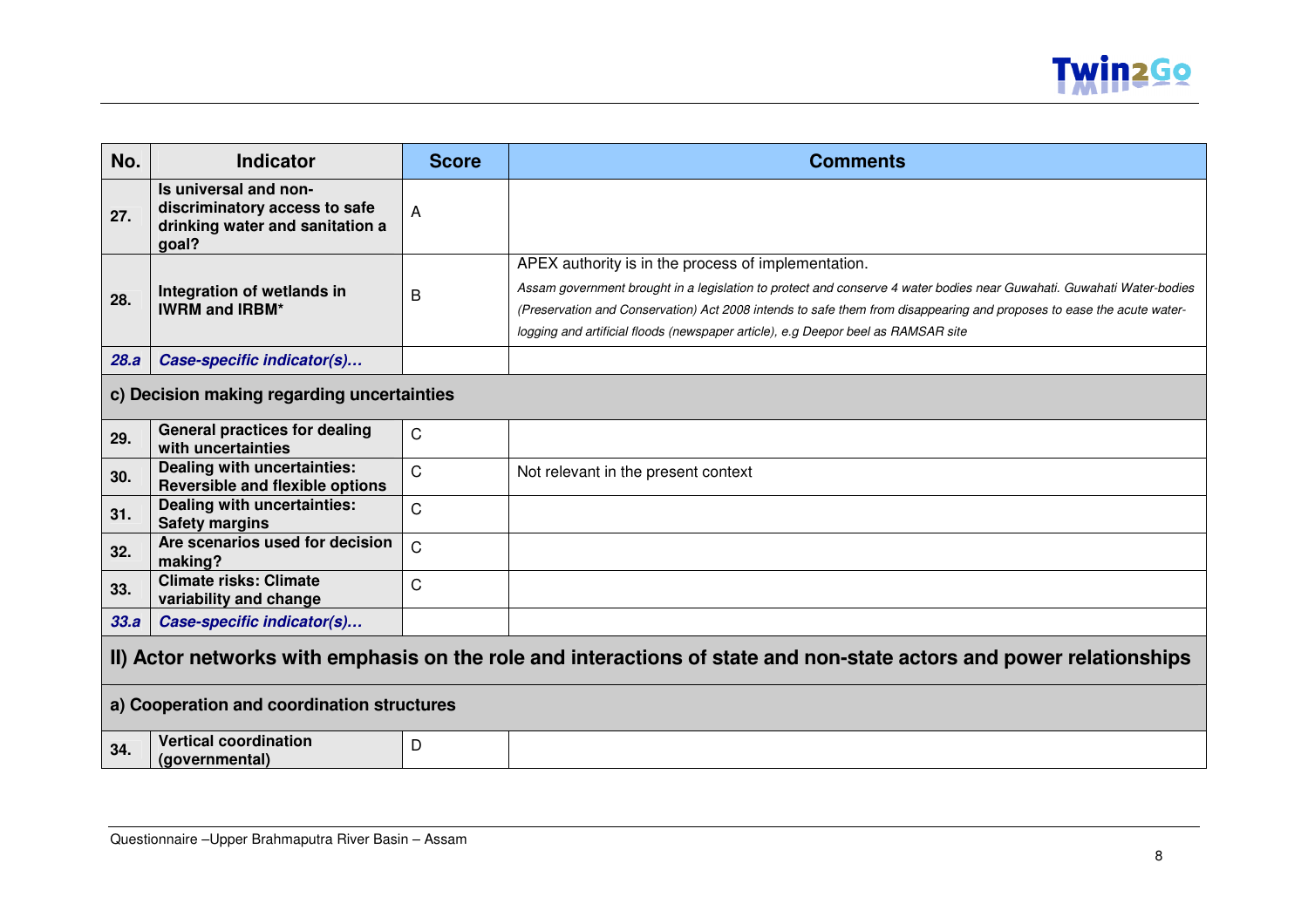

| No.                                                                                                                                                                     | <b>Indicator</b>                                                                           | <b>Score</b> | <b>Comments</b>                                                                                                                                                                                                                                                                                                                                                                                                                                                                                        |
|-------------------------------------------------------------------------------------------------------------------------------------------------------------------------|--------------------------------------------------------------------------------------------|--------------|--------------------------------------------------------------------------------------------------------------------------------------------------------------------------------------------------------------------------------------------------------------------------------------------------------------------------------------------------------------------------------------------------------------------------------------------------------------------------------------------------------|
| 35.                                                                                                                                                                     | <b>Horizontal coordination</b><br>(governmental)                                           | E            | A number of institutions are responsible to run water sector activities. In most of the cases, the functional responsibilities<br>are un-coordinated or poorly coordinated. In India, Ministry of Water Resources, Central Water Commission, Central<br>Ground Water Board; ICAR and Planning Commission look after water sector activities. Ministry of Environment and Forest<br>does not have any explicit role for water sector except for water quality monitoring and EIA approval (Mirza 2007). |
| 36.                                                                                                                                                                     | Role of local governments                                                                  | C            | Local governments such as municipalities and panchayat unions also play an important role in drinking water supply as do<br>the user and stakeholder groups in the irrigation sector. (Saleth 2005); Panchayats in rural areas and Municipalities in<br>urban areas                                                                                                                                                                                                                                    |
| 36.a                                                                                                                                                                    | Case-specific indicator(s)                                                                 |              |                                                                                                                                                                                                                                                                                                                                                                                                                                                                                                        |
|                                                                                                                                                                         | b) Information sharing via formal rules, dependency relationships etc.                     |              |                                                                                                                                                                                                                                                                                                                                                                                                                                                                                                        |
| 37.                                                                                                                                                                     | Kinds of knowledge included<br>=> Role of experts/ science,<br>local/traditional knowledge | A            | In a very limited manner                                                                                                                                                                                                                                                                                                                                                                                                                                                                               |
| 38.                                                                                                                                                                     | Access to information =><br>about expert knowledge and<br>management plans                 | C            |                                                                                                                                                                                                                                                                                                                                                                                                                                                                                                        |
| 38.a                                                                                                                                                                    | Case-specific indicator(s)                                                                 |              |                                                                                                                                                                                                                                                                                                                                                                                                                                                                                                        |
| III) Multi-level interactions across administrative boundaries and vertical integration across levels and horizontal<br>integration across sectors<br>a) Centralisation |                                                                                            |              |                                                                                                                                                                                                                                                                                                                                                                                                                                                                                                        |
|                                                                                                                                                                         |                                                                                            | C            |                                                                                                                                                                                                                                                                                                                                                                                                                                                                                                        |
| 39.                                                                                                                                                                     | One level one actor?                                                                       | А            |                                                                                                                                                                                                                                                                                                                                                                                                                                                                                                        |
| 40.                                                                                                                                                                     | Degree of centralisation<br><b>Technical capacity and economies</b>                        |              |                                                                                                                                                                                                                                                                                                                                                                                                                                                                                                        |
| 41.                                                                                                                                                                     | of scale                                                                                   | B            |                                                                                                                                                                                                                                                                                                                                                                                                                                                                                                        |
| 42.                                                                                                                                                                     | <b>Legal obligations and</b><br>responsibility                                             | B            |                                                                                                                                                                                                                                                                                                                                                                                                                                                                                                        |
| 42.a                                                                                                                                                                    | Case-specific indicator(s)                                                                 |              |                                                                                                                                                                                                                                                                                                                                                                                                                                                                                                        |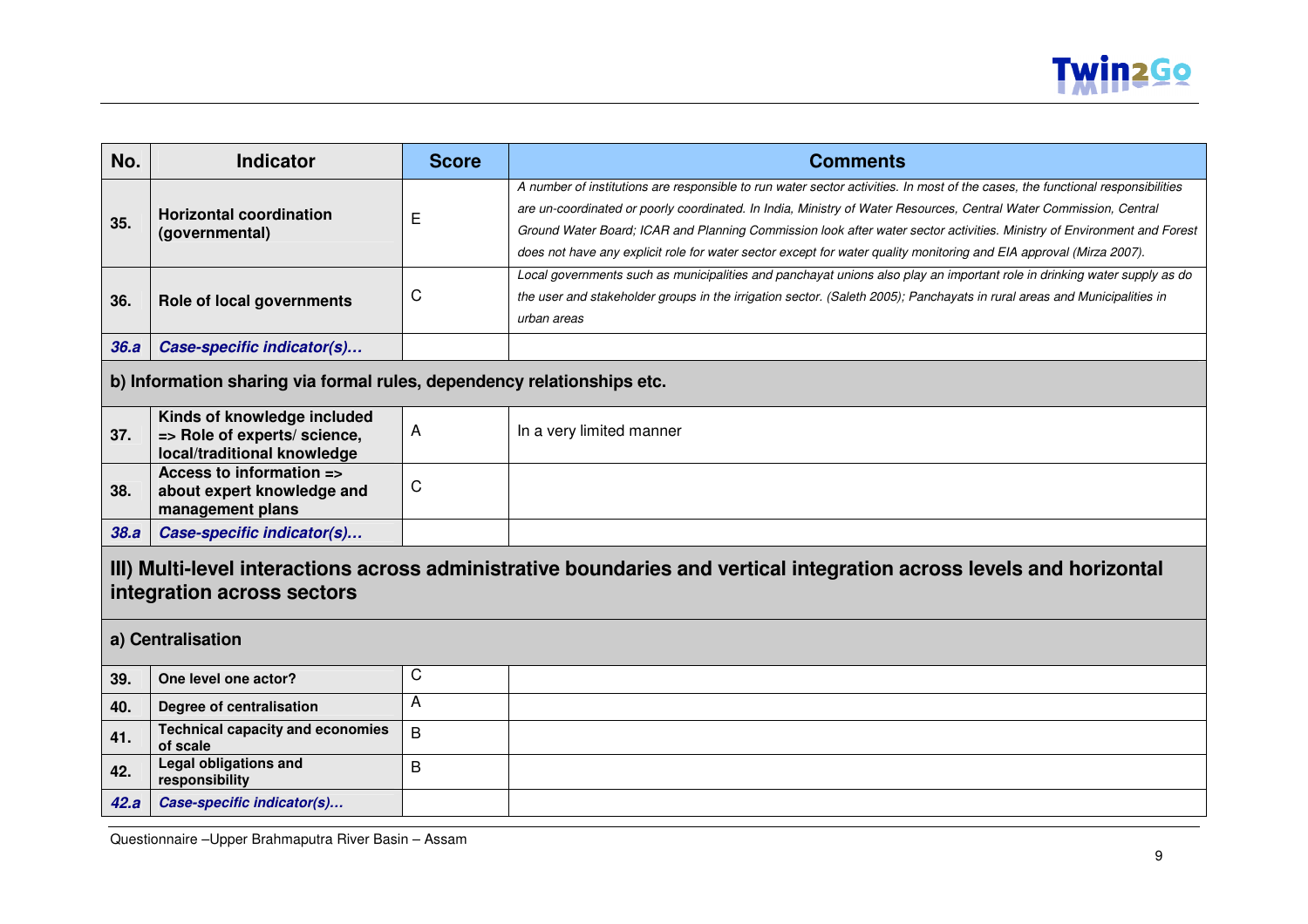

## **B) Context**

| No. | Indicator                                             | <b>Score</b> | <b>Comments</b>                                                                                      |
|-----|-------------------------------------------------------|--------------|------------------------------------------------------------------------------------------------------|
|     | I) Societal dimension                                 |              |                                                                                                      |
|     |                                                       | 71,30 %      | India, 808 840 000<br>(http://esa.un.org/unup/p2k0data.asp) (2005)                                   |
| 43. | Proportion of the population<br>living in rural areas | 87%          | Assam                                                                                                |
|     |                                                       | 75%          | Nagaland                                                                                             |
|     |                                                       | C            | India, Medium high development for all (http://hdr.undp.org/en/statistics/) (2009)                   |
| 44. | State of societal development                         | D            | Assam                                                                                                |
|     |                                                       | C            | Nagaland                                                                                             |
|     |                                                       | B            | India, 36,8 http://hdr.undp.org/en/media/HDR 2009 EN Complete.pdf (2009)                             |
| 45. | Social sustainability (Gini                           | B            | Assam                                                                                                |
|     | Index)                                                | B            | Nagaland                                                                                             |
|     |                                                       | D            | India, 2,126 PPP (707 \$) (http://siteresources.worldbank.org/ICPINT/Resources/icp-final-tables.pdf) |
|     | Economic sustainability (e.g.                         |              | (2005)                                                                                               |
| 46. | GDP)                                                  | E            | Assam                                                                                                |
|     |                                                       | D            | Nagaland                                                                                             |
|     |                                                       | D            | http://www.transparency.org/policy research/surveys indices/cpi/2009/cpi 2009 table<br>India, $3,4$  |
|     | <b>Effectiveness of formal</b>                        | Е            | (2009)                                                                                               |
| 47. | institutions                                          | E            | Assam                                                                                                |
|     |                                                       |              | Nagaland                                                                                             |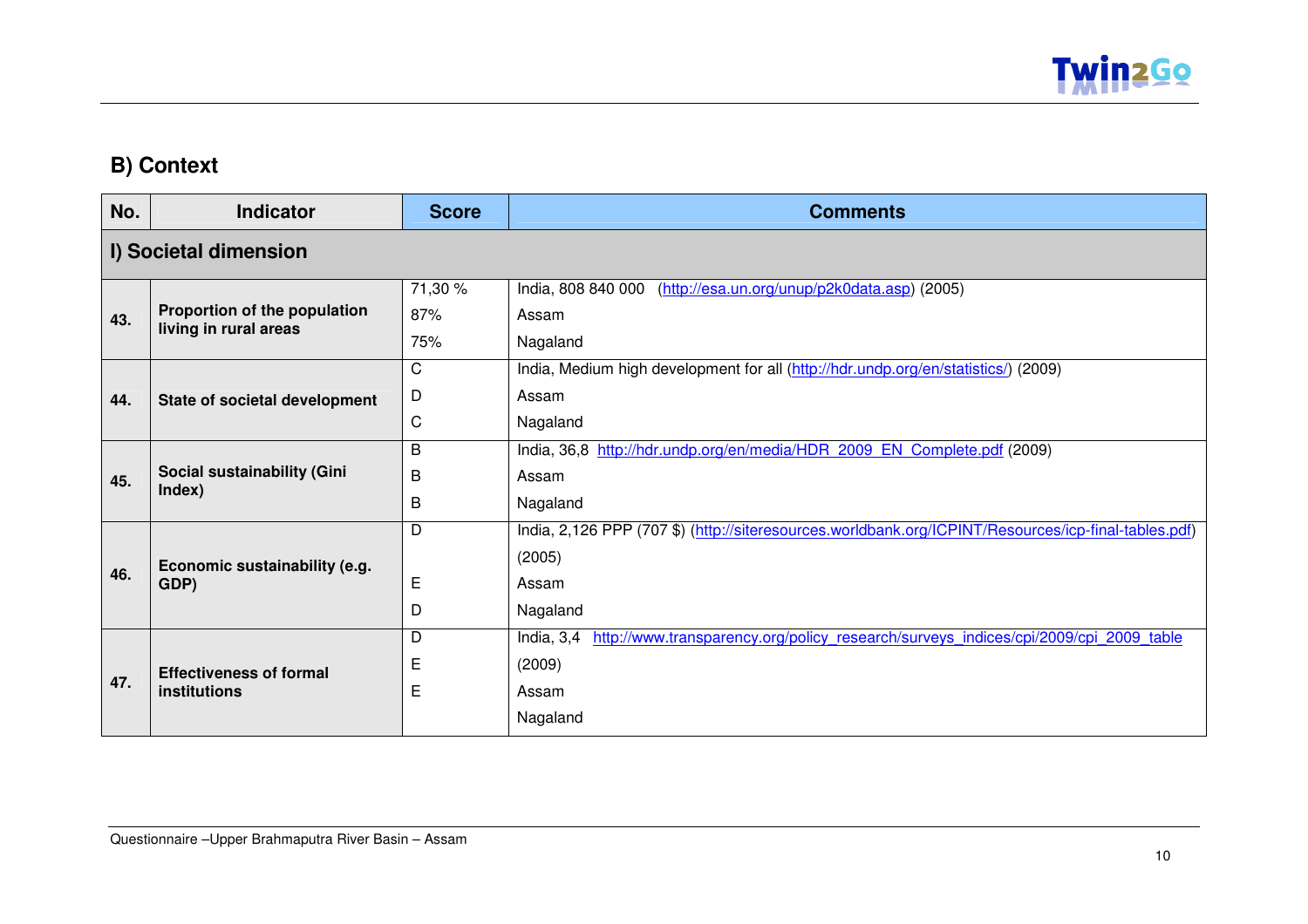

| No.  | <b>Indicator</b>                                                        | <b>Score</b>     | <b>Comments</b>                                                                                                |
|------|-------------------------------------------------------------------------|------------------|----------------------------------------------------------------------------------------------------------------|
|      | <b>Trustworthiness of economic</b><br>institutional setting - degree of | С                | India, http://www.guardian.co.uk/business/2009/may/22/recession-government-borrowing#zoomed-<br>picture (2009) |
| 48.  | risk for foreign direct<br>investment                                   | C                | Assam<br>Nagaland                                                                                              |
| 49.  | Presence of avenues of dissent<br>- press freedom, freedom of<br>speech | C<br>C<br>⌒<br>U | India, 29,33 http://en.rsf.org/press-freedom-index-2009,1001.html (2009)<br>Assam<br>Nagaland                  |
| 49.a | Case-specific indicator(s)                                              |                  |                                                                                                                |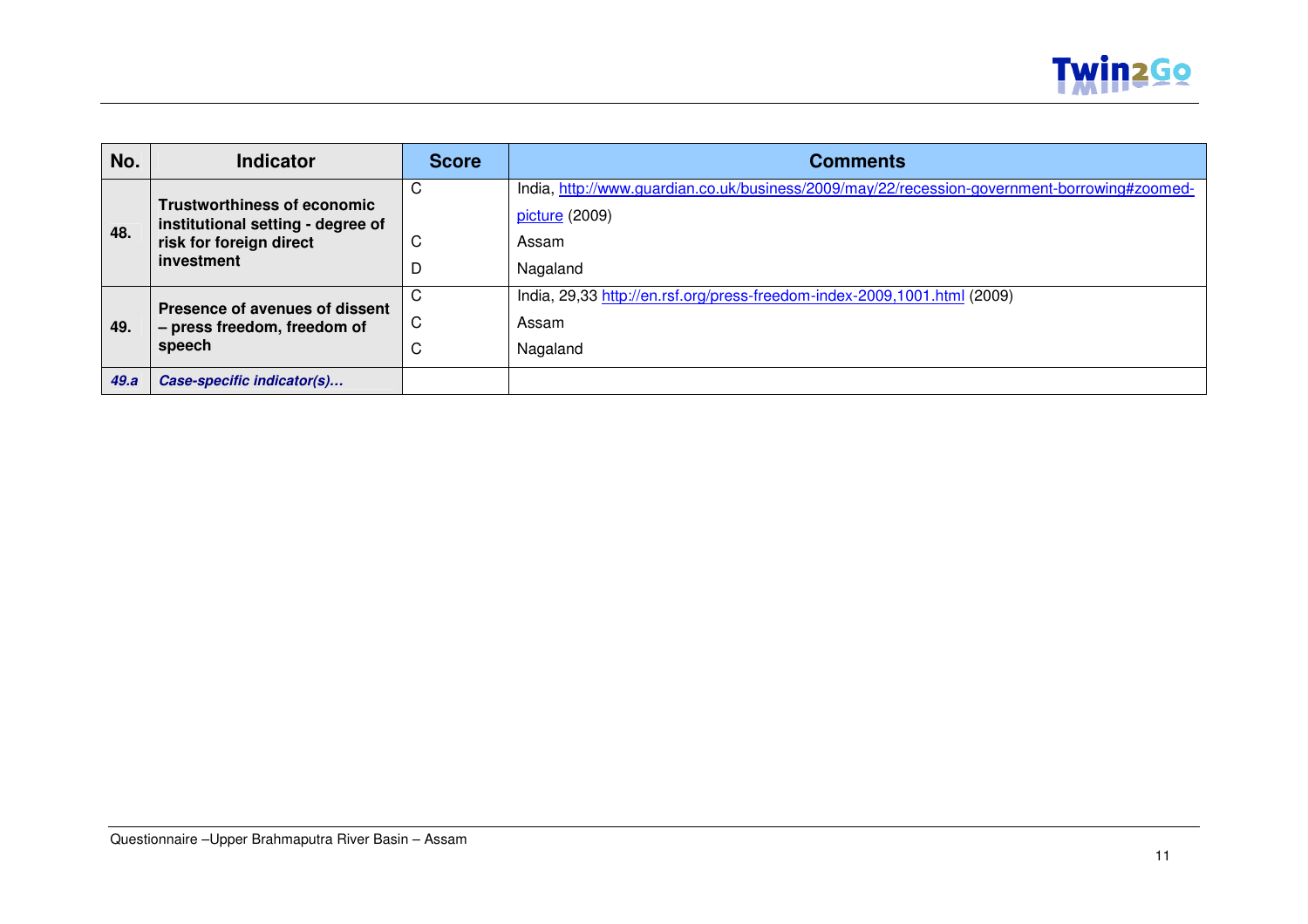|      | II) Good Governance Principles at the national level – legal basis at the national level |   |                                                        |
|------|------------------------------------------------------------------------------------------|---|--------------------------------------------------------|
| 50.  | <b>Participatory regarding</b><br>decision making in the water<br>sector                 | В | Some laws are in place but not implemented effectively |
| 51.  | <b>Transparency regarding water</b><br>allocation                                        | A |                                                        |
| 52.  | <b>Effectiveness and efficiency</b><br>regarding decision making in<br>the water sector  | B |                                                        |
| 53.  | <b>Equitable and inclusive</b>                                                           |   | Scope of improvement for equitable access              |
| 54.  | Predictability - with regard to<br><b>IWRM and climate change</b>                        | B | Process is on integrating CC into IWR                  |
| 54.a | Case-specific indicator(s)                                                               |   |                                                        |

# **III) Environmental dimension**

|     |                                                                  | Cwa | Cwa: Temperate – dry winter – hot summer                                                          |
|-----|------------------------------------------------------------------|-----|---------------------------------------------------------------------------------------------------|
| 55. | Köppen-Geiger climate<br>classification (river basin)            |     | http://hal.archives-ouvertes.fr/docs/00/30/50/98/PDF/hess-11-1633-2007.pdf (2007)                 |
| 56. | <b>Climate Moisture Index</b>                                    | H   | $0,25 - 1$ humid                                                                                  |
| 57. | <b>Climate Moisture Index</b><br><b>Coefficient of Variation</b> | A   | $0 - 0,25$ (low variability)<br>http://atlas.gwsp.org (2008)                                      |
|     | Per Capita Equivalent of                                         |     | India: 1 750 m3/yr (http://www.greenfacts.org/en/water-resources/figtableboxes/3.htm) (per capita |
| 58. | <b>TARWR</b>                                                     | C   | 2005)<br>Assam                                                                                    |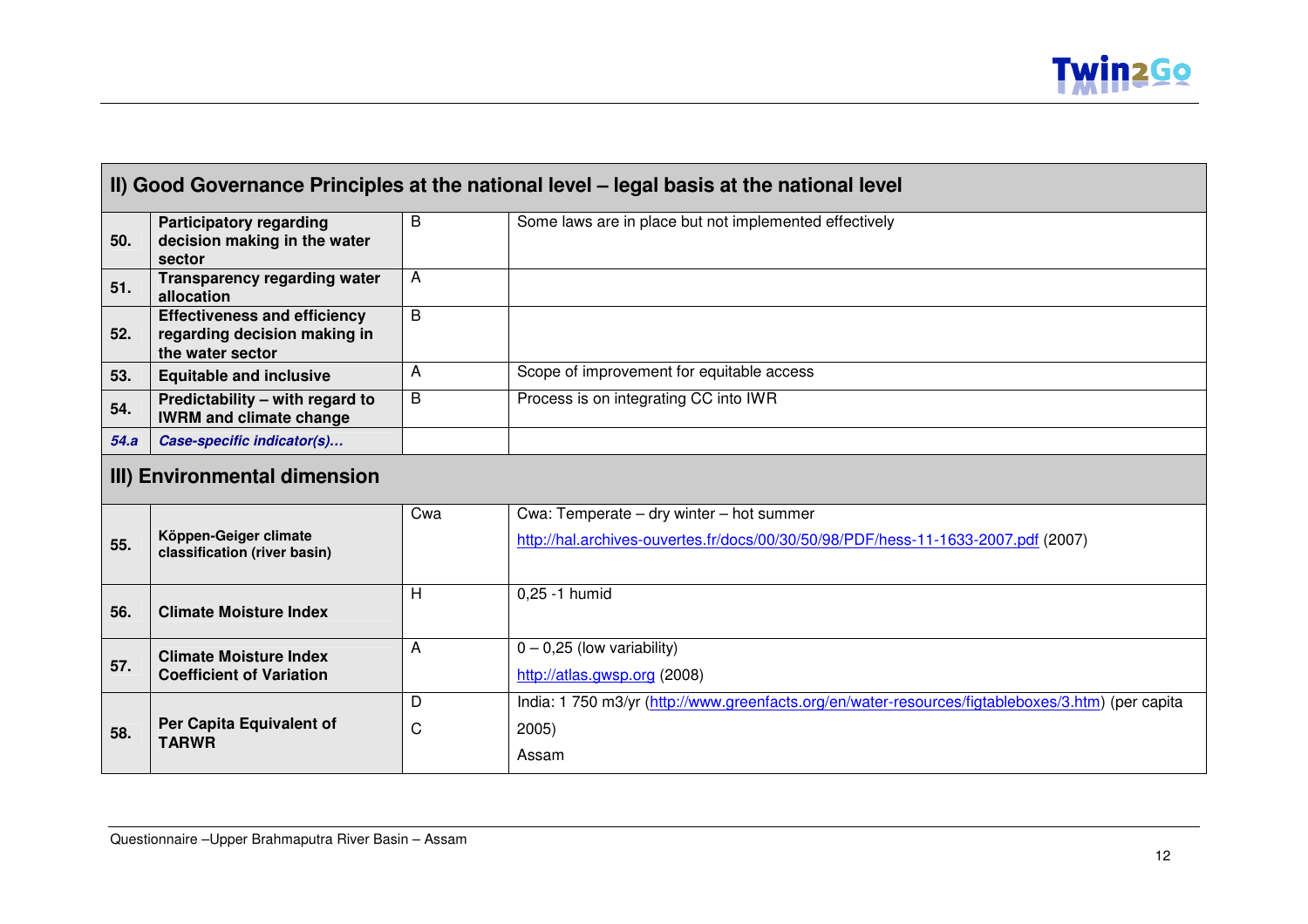

|      | Average water availability at the                                              | A              | 1000 mm/yr                                                                                   |
|------|--------------------------------------------------------------------------------|----------------|----------------------------------------------------------------------------------------------|
| 59.  | river basin level (1995)                                                       |                | http://www.env-edu.gr/Documents/World%20Water%20in%202025.pdf                                |
| 60.  | Annual renewable water supply<br>per person by river basin (1995)              | B              | 1700-4000 m3/person/yr http://earthtrends.wri.org/pdf library/maps/2-4 m WaterSupply1995.pdf |
| 61.  | Projected annual renewable<br>water supply per person by<br>river basin (2025) | B              | 1700-4000 m3/person/yr http://earthtrends.wri.org/pdf library/maps/2-4 m WaterSupply2025.pdf |
|      |                                                                                | B              | India, < 0,2 (low RWSI) http://wwdrii.sr.unh.edu/download.html (1995)                        |
| 62.  | <b>Relative Water Stress Index</b>                                             | D              | Assam                                                                                        |
| 63.  | <b>Climate Vulnerability Index</b>                                             | D              | Medium high (44 - 51,9) http://ocwr.ouce.ox.ac.uk/research/wmpg/cvi/ (2008-2010)             |
|      | Degree to which water quality                                                  | B              |                                                                                              |
| 64.  | status restricts usability of<br>users' types                                  |                |                                                                                              |
| 65.  | <b>Extent of flow and channel</b><br>modification                              | B              |                                                                                              |
| 66.  | Impact of land-use changes on<br>hydrological processes                        | $\overline{B}$ |                                                                                              |
|      | Uncertainty associated to                                                      | B              | 0,6- 0,8 (simulation 2050)                                                                   |
| 67.  | climate change predictions<br>regarding precipitation for the                  |                |                                                                                              |
|      | basin                                                                          |                |                                                                                              |
| 67.a | Case-specific indicator(s)                                                     |                |                                                                                              |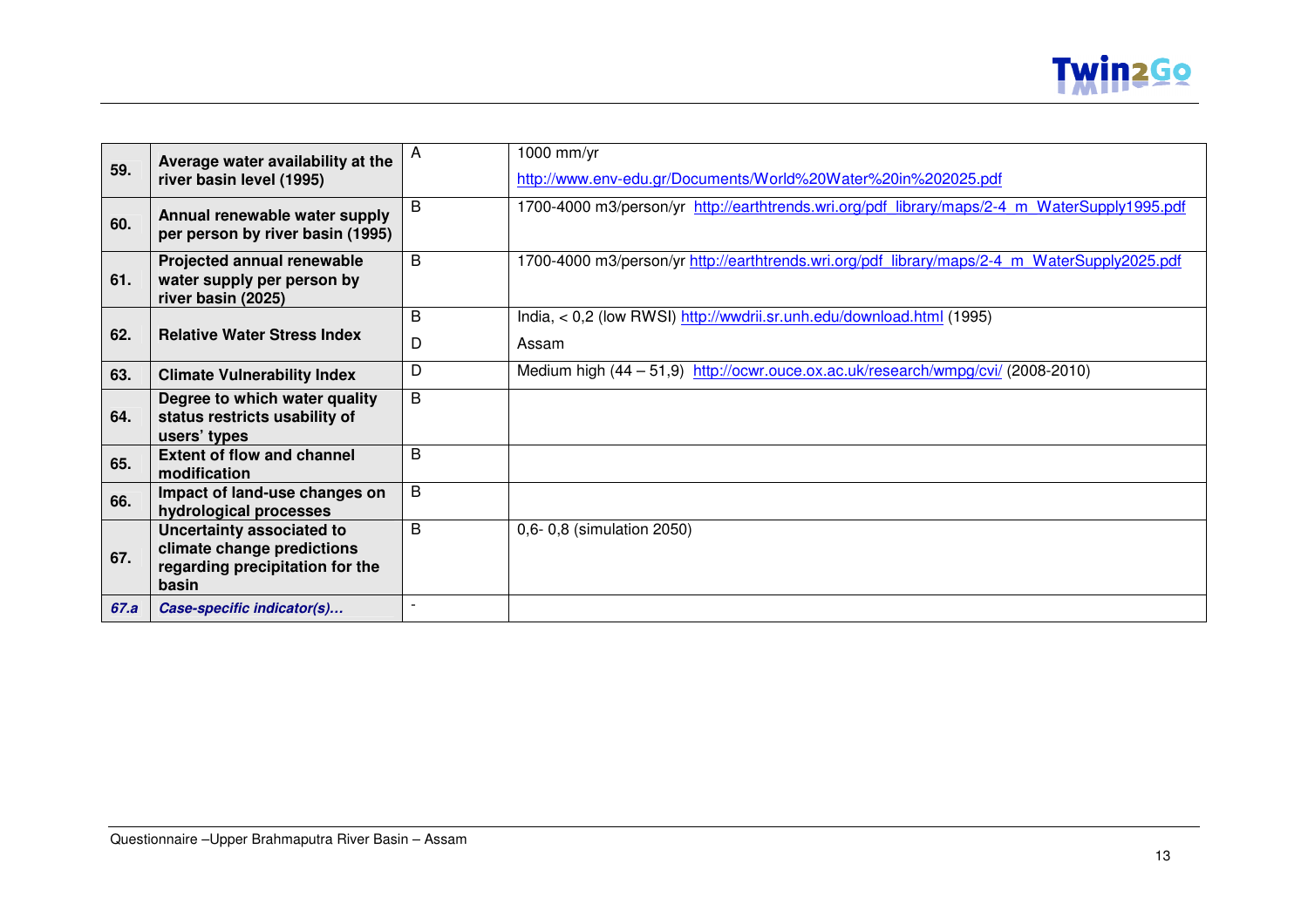

## **C) Performance**

| No.  | <b>Indicator</b>                                                                             | <b>Score</b>      | <b>Comments</b>                                                                                                                                                                 |
|------|----------------------------------------------------------------------------------------------|-------------------|---------------------------------------------------------------------------------------------------------------------------------------------------------------------------------|
|      | I) Progress towards stated Goals                                                             |                   |                                                                                                                                                                                 |
| 68.  | Progress towards sustainable<br>access to safe drinking water<br>(MDG drinking water target) | A<br>B            | India, On track<br>World Health Organization & UNICEF (2010): Progress on Sanitation and Drinking-water: 2010<br>Update. http://www.wssinfo.org/en/40 MDG2008.html<br>Assam     |
| 69.  | Proportion of population with<br>access to improved drinking<br>water                        | $\mathsf{C}$<br>D | India<br>89% http://mdgs.un.org/unsd/mdg/Data.aspx (2006)<br>Assam                                                                                                              |
| 70.  | Proportion of rural population<br>with access to improved<br>drinking water                  | $\mathsf{C}$<br>D | India, 86% http://mdgs.un.org/unsd/mdg/Data.aspx (2006)<br>Assam                                                                                                                |
| 71.  | Progress towards sustainable<br>access to basic sanitation<br>(MDG sanitation target)        | C<br>B            | India, Not on track<br>World Health Organization & UNICEF (2010): Progress on Sanitation and Drinking-water: 2010<br>Update. http://www.wssinfo.org/en/40 MDG2008.html<br>Assam |
| 72.  | Proportion of population with<br>access to improved sanitation<br>facilities                 | E                 | 28% (http://mdgs.un.org/unsd/mdg/Data.aspx) (2006)                                                                                                                              |
| 73.  | Proportion of rural population<br>with access to improved<br>sanitation facilities           | E                 | 18% (http://mdgs.un.org/unsd/mdg/Data.aspx) (2006)                                                                                                                              |
| 73.a | Case-specific indicator(s)                                                                   |                   |                                                                                                                                                                                 |

#### **II) Good governance principles as indicators for the process dimension**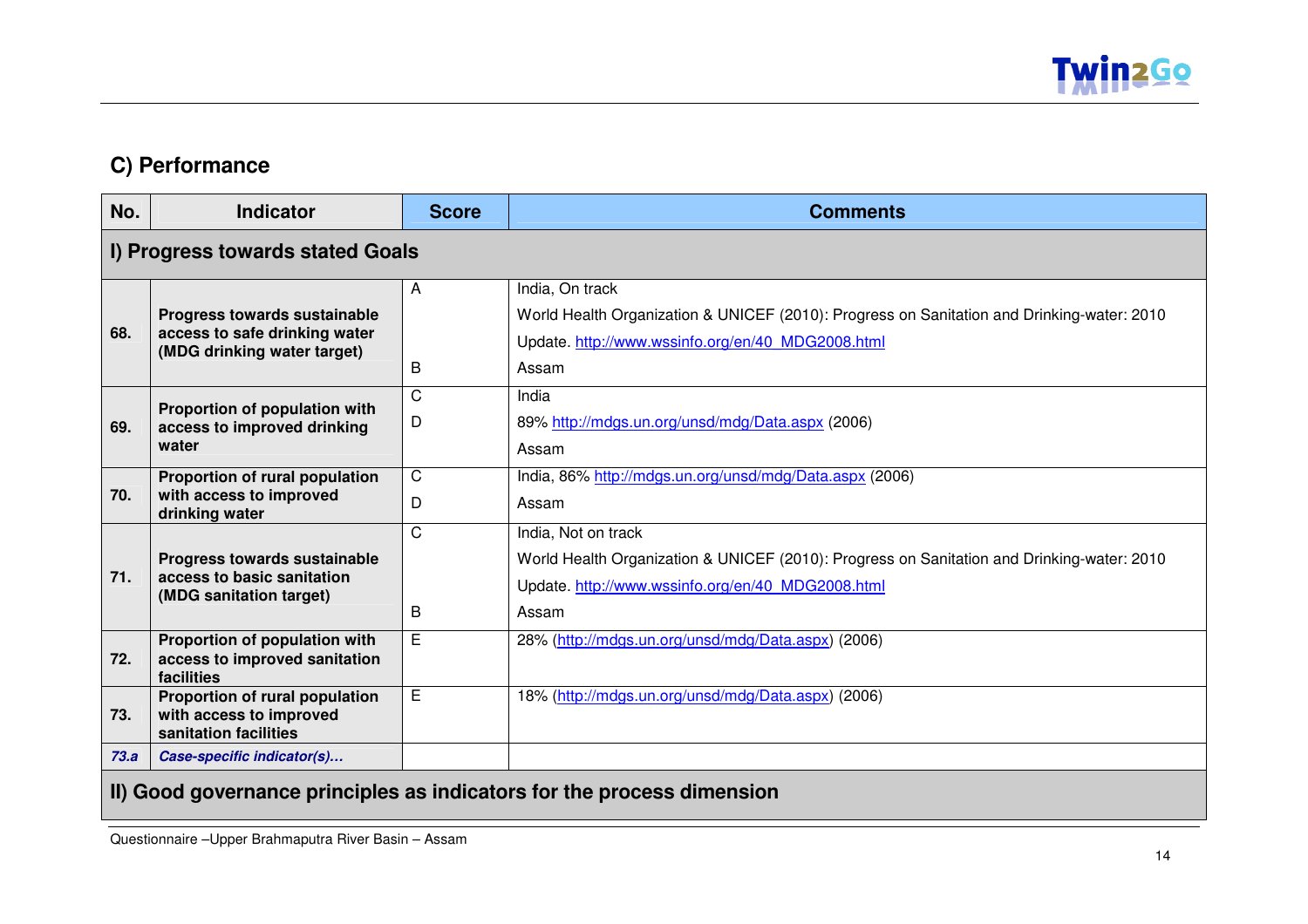

| No.                            | <b>Indicator</b>                                                                        | <b>Score</b> | <b>Comments</b>                                                                                    |
|--------------------------------|-----------------------------------------------------------------------------------------|--------------|----------------------------------------------------------------------------------------------------|
| 74.                            | <b>Participatory regarding</b><br>decision making in the water<br>sector                | D            | Decision making is without any consultation with water users. Decisions are disseminated as facts. |
| 75.                            | <b>Transparency regarding water</b><br>allocation                                       | C            | Water allocation schedules are not shared with water users and are not communicated either.        |
| 76.                            | <b>Effectiveness and efficiency</b><br>regarding decision making in<br>the water sector | B            | Goals are only partially achieved and not always efficient                                         |
| 77.                            | <b>Equitable and inclusive</b>                                                          | B<br>C       | For the national level<br>Assam: No discrimination or exclusion of users                           |
| 78.                            | Predictability - with regard to<br><b>IWRM and climate change</b>                       | B<br>C       | For the national level<br>Assam:                                                                   |
| 78.a                           | Case-specific indicator(s)                                                              |              |                                                                                                    |
| III) Stakeholder participation |                                                                                         |              |                                                                                                    |
| 79.                            | Deliberative engagement<br>opportunities                                                | B            | The influences is quite strong                                                                     |
| 80.                            | Inclusiveness of stakeholder<br>participation                                           | $\mathsf{C}$ |                                                                                                    |
| 80.a                           | Case-specific indicator(s)                                                              |              |                                                                                                    |
| IV) Response to climate change |                                                                                         |              |                                                                                                    |
| 81.                            | <b>Strategy for adaptation to</b><br>climate change in the water<br>sector              | C            | Assam: In place with specific reference to water                                                   |
| 82.                            | <b>Availability of specific</b><br>knowledge enabling adaptation                        | D            | Output from the BRAHMATWINN project delivered downscaling                                          |
| 83.                            | Awareness of water managers<br>regarding adaptation to climate<br>change                | $\mathsf{C}$ |                                                                                                    |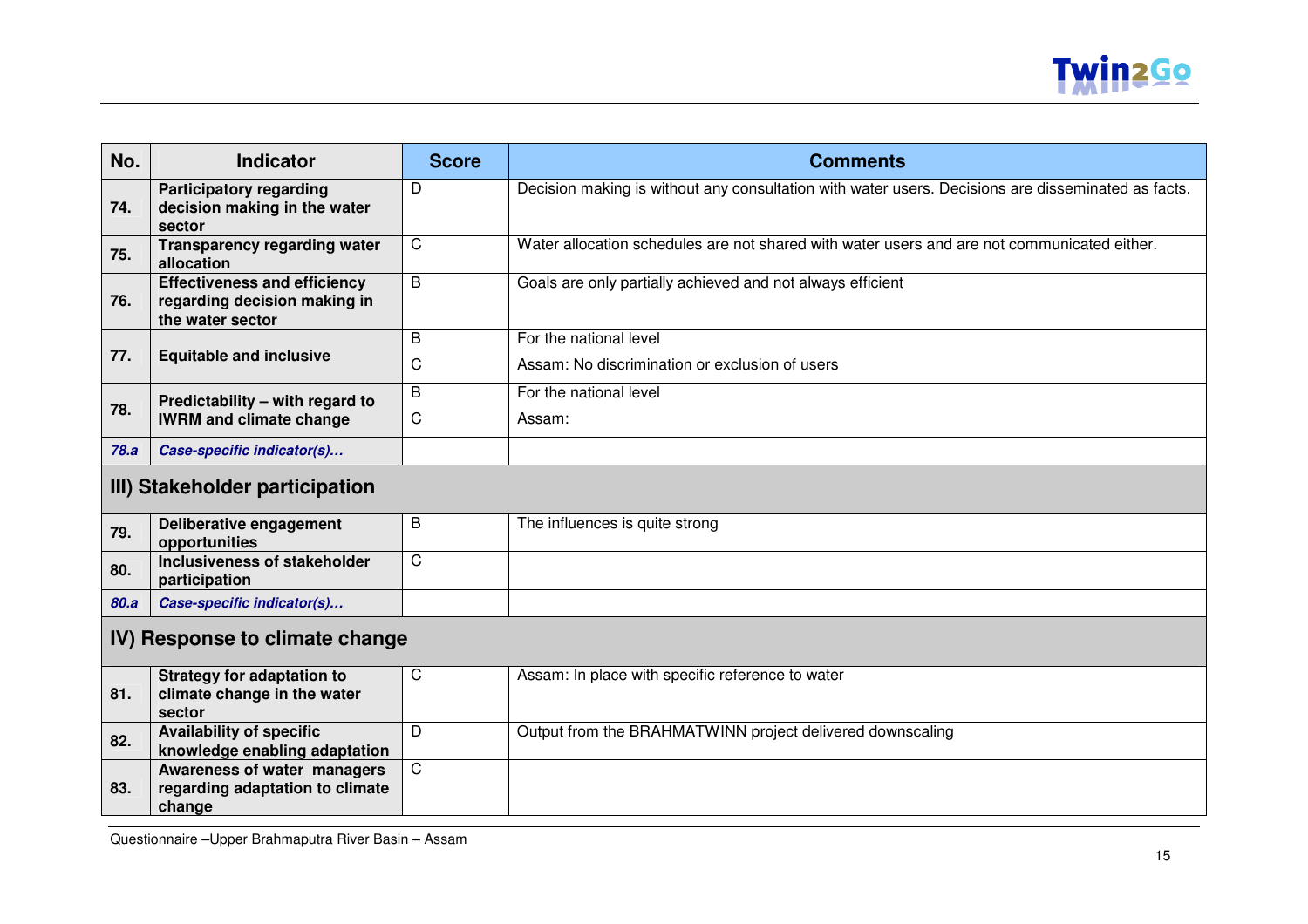

| No.  | <b>Indicator</b>                                                                                                                     | <b>Score</b> | <b>Comments</b>                                                                  |
|------|--------------------------------------------------------------------------------------------------------------------------------------|--------------|----------------------------------------------------------------------------------|
| 84.  | <b>Coordinated implementation</b><br>process regarding adaptation<br>to climate change: Program /<br>Plan of activities and measures | C            | Assam                                                                            |
| 85.  | <b>Operational activities</b><br>(measures)                                                                                          | D            | Activities like 'living with floods' and disaster management cells are in place. |
| 86.  | Ways to deal with climate<br>variability (floods and<br>droughts)                                                                    | B            |                                                                                  |
| 86.a | Case-specific indicator(s)                                                                                                           |              |                                                                                  |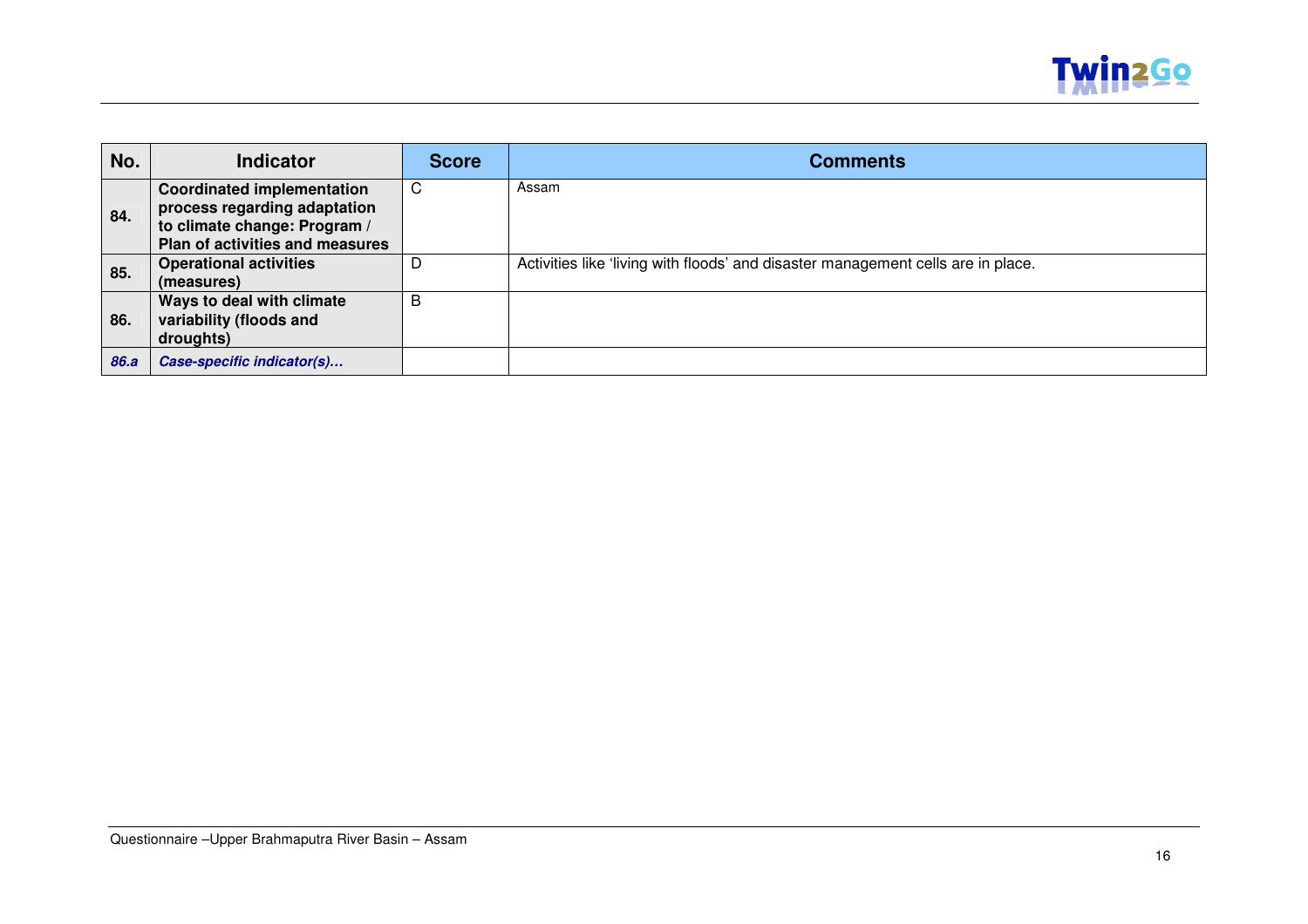

### **Addendum – Context**

| No.                             | <b>Indicator</b>      | <b>Score</b> | <b>Comments</b>                                                    |  |
|---------------------------------|-----------------------|--------------|--------------------------------------------------------------------|--|
| <b>I) Basin Characteristics</b> |                       |              |                                                                    |  |
| <b>67a</b>                      | <b>Sub-Basin Size</b> |              | Federal state Assam as part of Brahmaputra: 78,550 km <sup>2</sup> |  |
| 67b                             | Transboundary         |              | Upper Brahmaputra: Tibet, Bhutan, India                            |  |

### **Addendum – Performance**

| No.                                                 | <b>Indicator</b>                      | <b>Score</b> | <b>Comments</b>                                                                                                                                                                           |  |
|-----------------------------------------------------|---------------------------------------|--------------|-------------------------------------------------------------------------------------------------------------------------------------------------------------------------------------------|--|
| I) Environmental sustainability                     |                                       |              |                                                                                                                                                                                           |  |
| a) State of the water resources and the environment |                                       |              |                                                                                                                                                                                           |  |
| 87                                                  | <b>Aquatic biodiversity</b>           | A            | Highly productive water bodies (in respect of aquatic flora and fauna) and high biodiversity                                                                                              |  |
| 88                                                  | <b>Invasive exotic species</b>        | C            | Water Hyacinth invaded the region in later part of 19 <sup>th</sup> century gradually infested in most of the<br>lentic water bodies and cause depletion of fish and other aquatic lives. |  |
| 89                                                  | Surface and groundwater<br>quality    | B            | Affected mainly surface water for release of solid and liquid wastes from the industries and<br>municipal areas.                                                                          |  |
| 90                                                  | <b>Groundwater use</b>                | B            |                                                                                                                                                                                           |  |
| 91                                                  | <b>Water Exploitation Index (WEI)</b> | A            | Data not available for rating but observation is that no or limited water scarcity is there for improper<br>management.                                                                   |  |
| b) Management practices                             |                                       |              |                                                                                                                                                                                           |  |